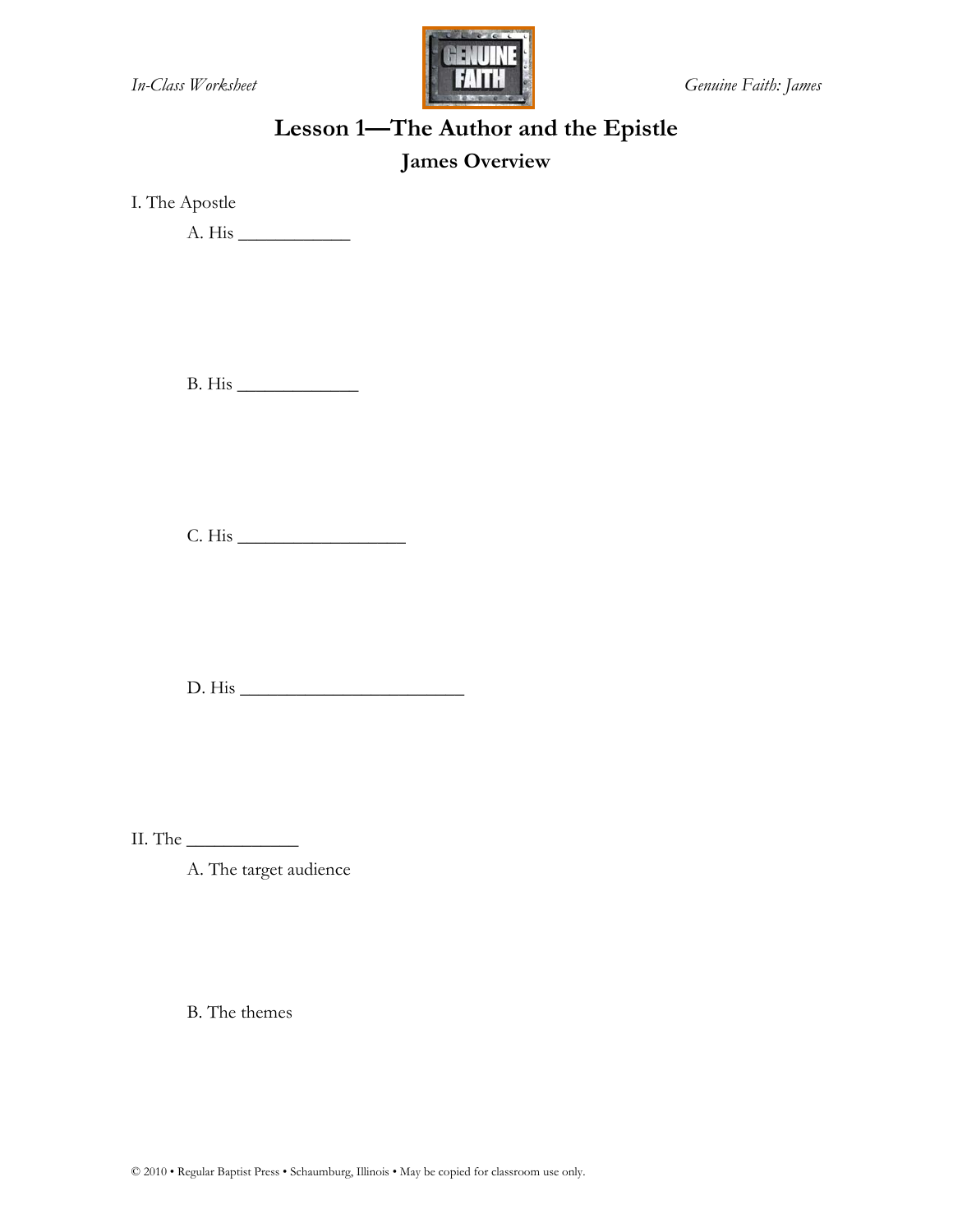

## **Lesson 2—Faith Is Resilient in Trials**

**James 1:2–12** 

I. The \_\_\_\_\_\_\_\_\_\_\_\_ of Adversity (James 1:2–4)

II. The \_\_\_\_\_\_\_\_\_\_\_ in Adversity (James 1:5–8) A. The \_\_\_\_\_\_\_\_ of the prayer (1:5)

B. The \_\_\_\_\_\_\_\_\_\_\_\_\_\_\_ to prayer (1:6–8)

III. The \_\_\_\_\_\_\_\_\_\_\_\_\_\_\_\_ on Adversity (James 1:9–11)

A. The perspective of the \_\_\_\_\_\_\_ (1:9)

B. The perspective of the  $\qquad$  (1:10, 11)

IV. The \_\_\_\_\_\_\_\_\_\_\_\_ in Adversity (James 1:12)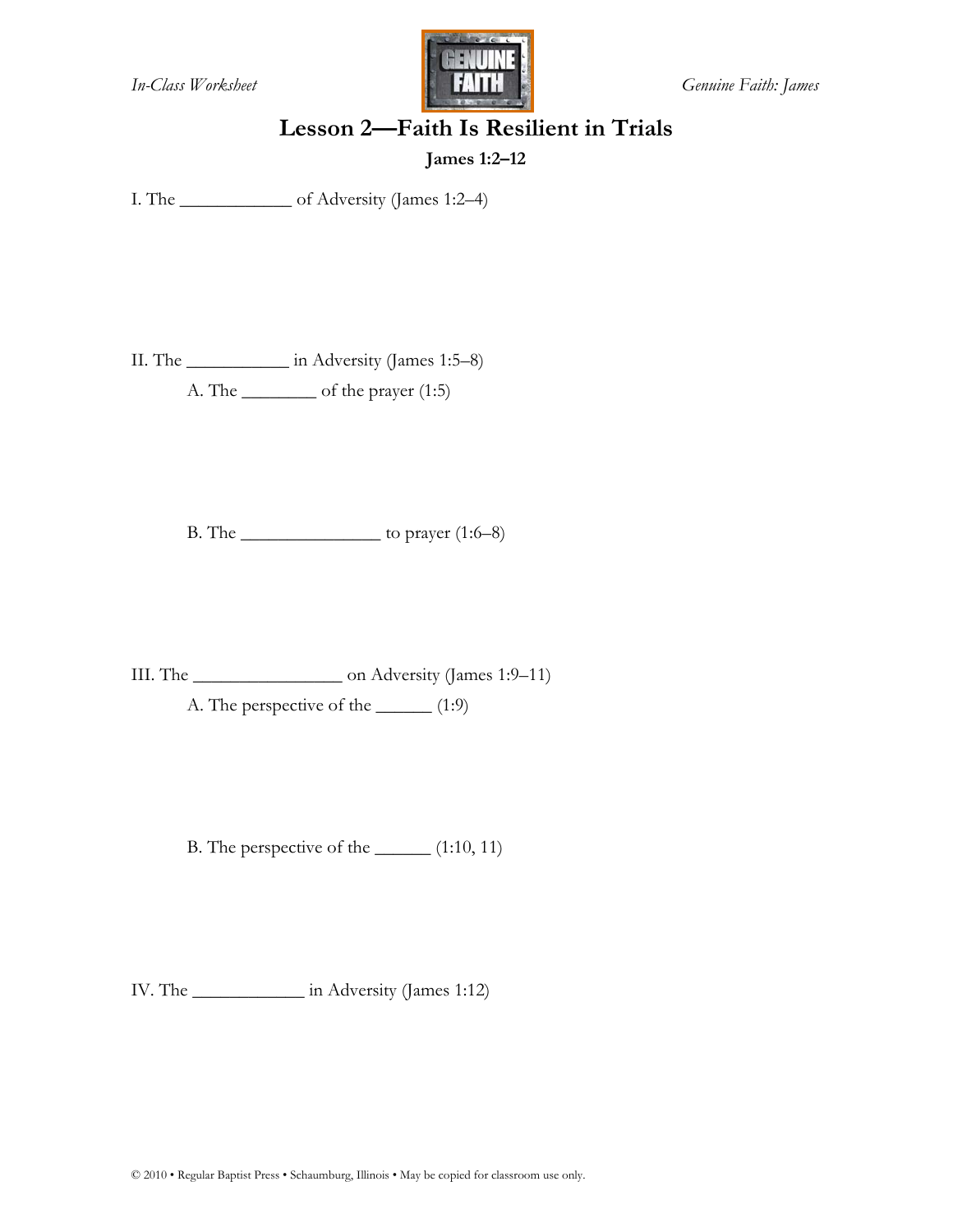

## **Lesson 3—Faith Is Resistant to Temptation James 1:13–18**

I. The \_\_\_\_\_\_\_\_\_\_\_\_\_\_\_ of \_\_\_\_\_\_\_\_ \_\_\_\_\_\_\_\_\_\_\_\_\_\_\_ (James 1:13–15)

A. The disclaimer of God's \_\_\_\_\_\_\_\_\_\_\_\_\_\_\_\_\_ (1:13)

B. The disclosure of sin's enticement (1:14, 15)

1. Step  $1 - The$  to  $sin (v. 14)$ 

2. Step  $2$ —The  $\qquad \qquad$  of sin (v. 15a)

3. Step 3—The \_\_\_\_\_\_\_\_\_\_\_\_\_\_ of sin (v. 15b)

II. The  $\frac{\text{II. The}}{\text{III.}}$  of  $\frac{\text{II. The}}{\text{III.}}$  (James 1:16–18)

A. The excellence of God's gifts (1:16, 17) 1. \_\_\_\_\_\_ gifts (v. 17)

2. \_\_\_\_\_\_\_\_\_\_\_ gifts (v. 17)

 $3.$  gifts  $(v. 17)$ 

B. The explanation of God's generosity (1:18)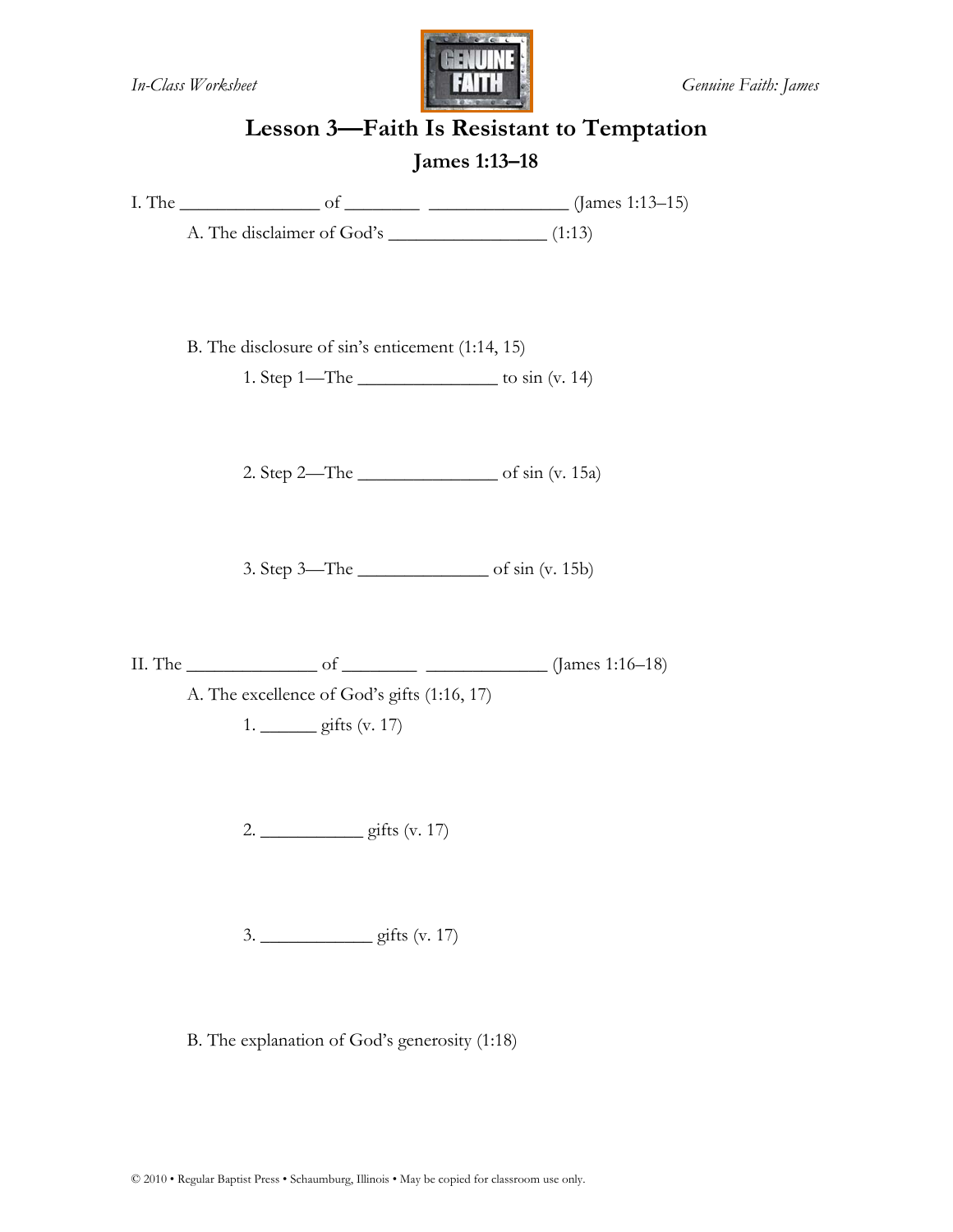

# **Lesson 4—Faith Is Responsive to the Scriptures James 1:19–27**

I. \_\_\_\_\_\_\_\_\_\_\_\_\_\_ the Word of God (James 1:19–21)

A. A \_\_\_\_\_\_\_\_\_\_\_\_\_\_\_\_\_ to its teaching (1:19, 20)

B. A  $\_\_\_\_\_\_\_\_\_\_\_\_\_\_\.\_$  to its teaching (1:21)

II. \_\_\_\_\_\_\_\_\_\_\_\_\_\_\_\_\_ the Word of God (James 1:22–25)

A. Persistent in \_\_\_\_\_\_\_\_ (1:22–24)

B. Consistent in \_\_\_\_\_\_\_\_\_\_\_\_ (1:25)

III. \_\_\_\_\_\_\_\_\_\_\_\_\_ the Word of God (James 1:26, 27)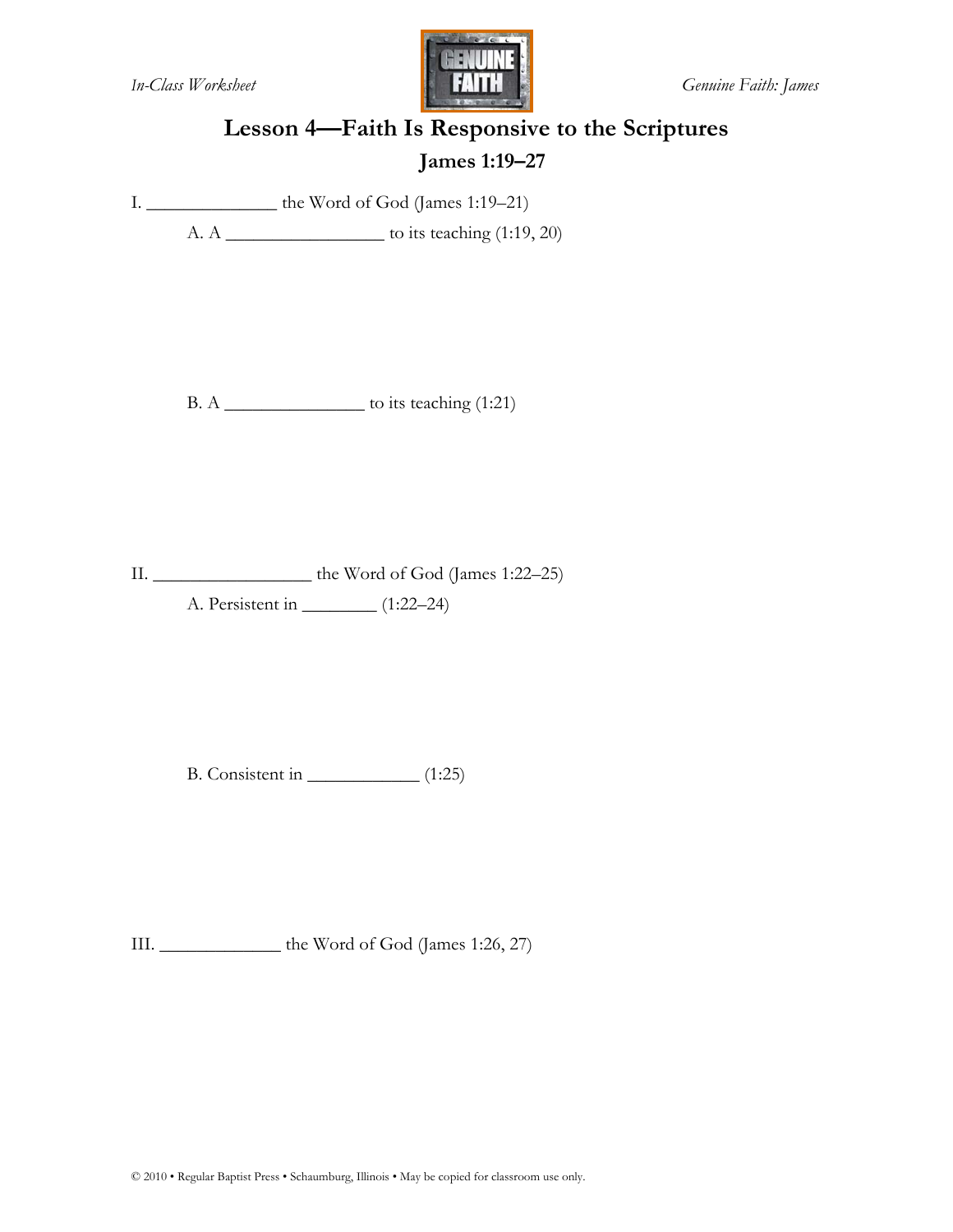

# **Lesson 5—Faith Is Respectful of Others**

#### **James 2:1–13**

I. The \_\_\_\_\_\_\_\_\_\_\_\_ against Prejudice (James 2:1–4)

A. The \_\_\_\_\_\_\_\_\_\_\_\_\_\_\_ (2:1)

 $B. The ________ (2:2, 3)$ 

 $C. The ________ (2:4)$ 

II. The \_\_\_\_\_\_\_\_\_\_\_\_ against Prejudice (James 2:5–8) A. God's \_\_\_\_\_\_\_\_\_\_\_\_\_\_ (2:5–7)

B. God's \_\_\_\_\_\_\_\_\_\_\_ (2:8)

III. The \_\_\_\_\_\_\_\_\_\_ against Prejudice (James 2:9–13)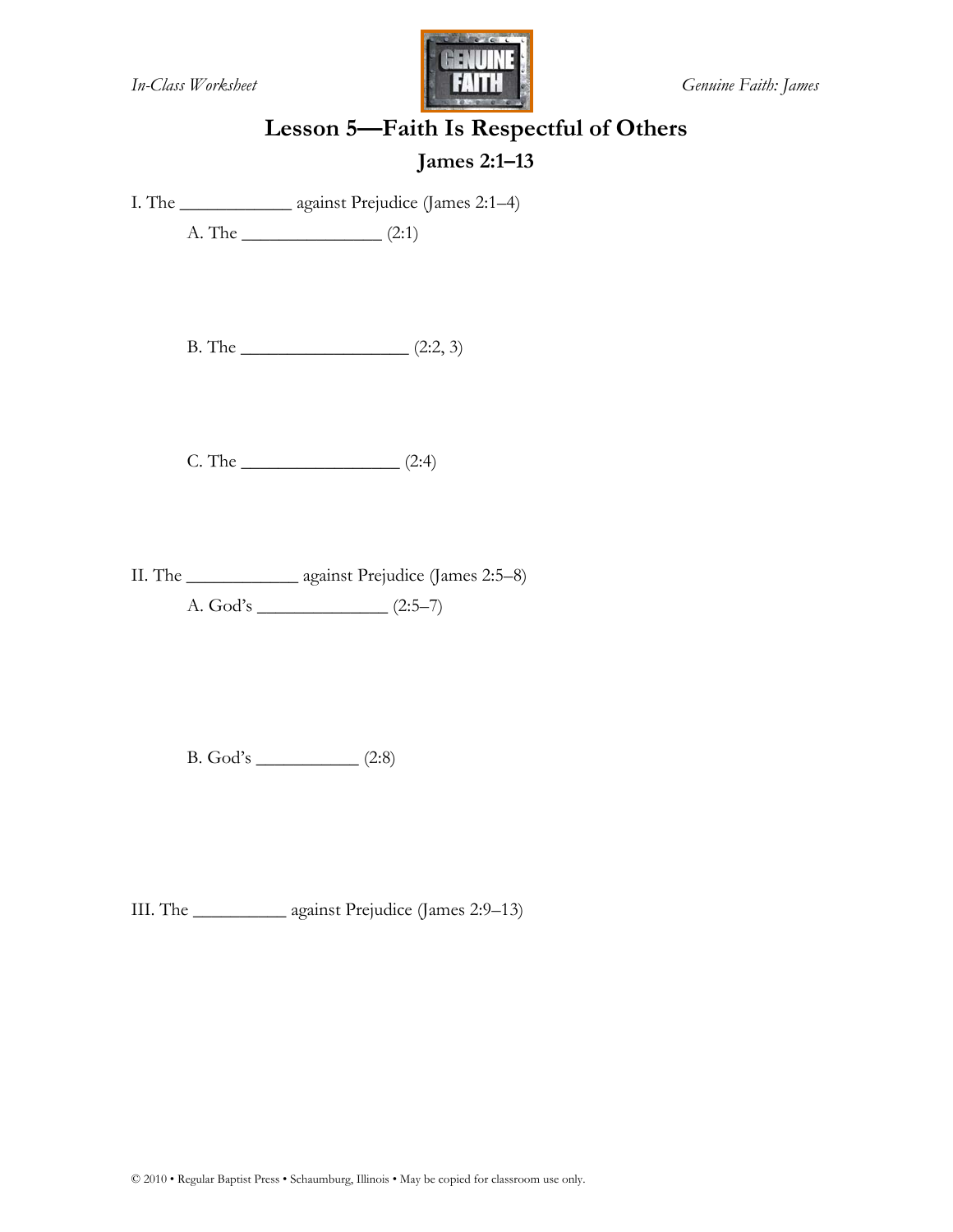

# **Lesson 6—Faith Is Ratified by Good Works James 2:14–26**

I. The \_\_\_\_\_\_\_\_\_\_\_\_\_\_\_ of Valid Faith (James 2:14–19)

A. The assertion (2:14)

B. The assessment (2:15–19)

II. The \_\_\_\_\_\_\_\_\_\_\_\_\_ of Valid Faith (James 2:20–25)

A. The example of Abraham (2:20–24)

B. The example of Rahab (2:25)

III. The \_\_\_\_\_\_\_\_\_\_\_\_\_\_\_\_ of Valid Faith (James 2:26)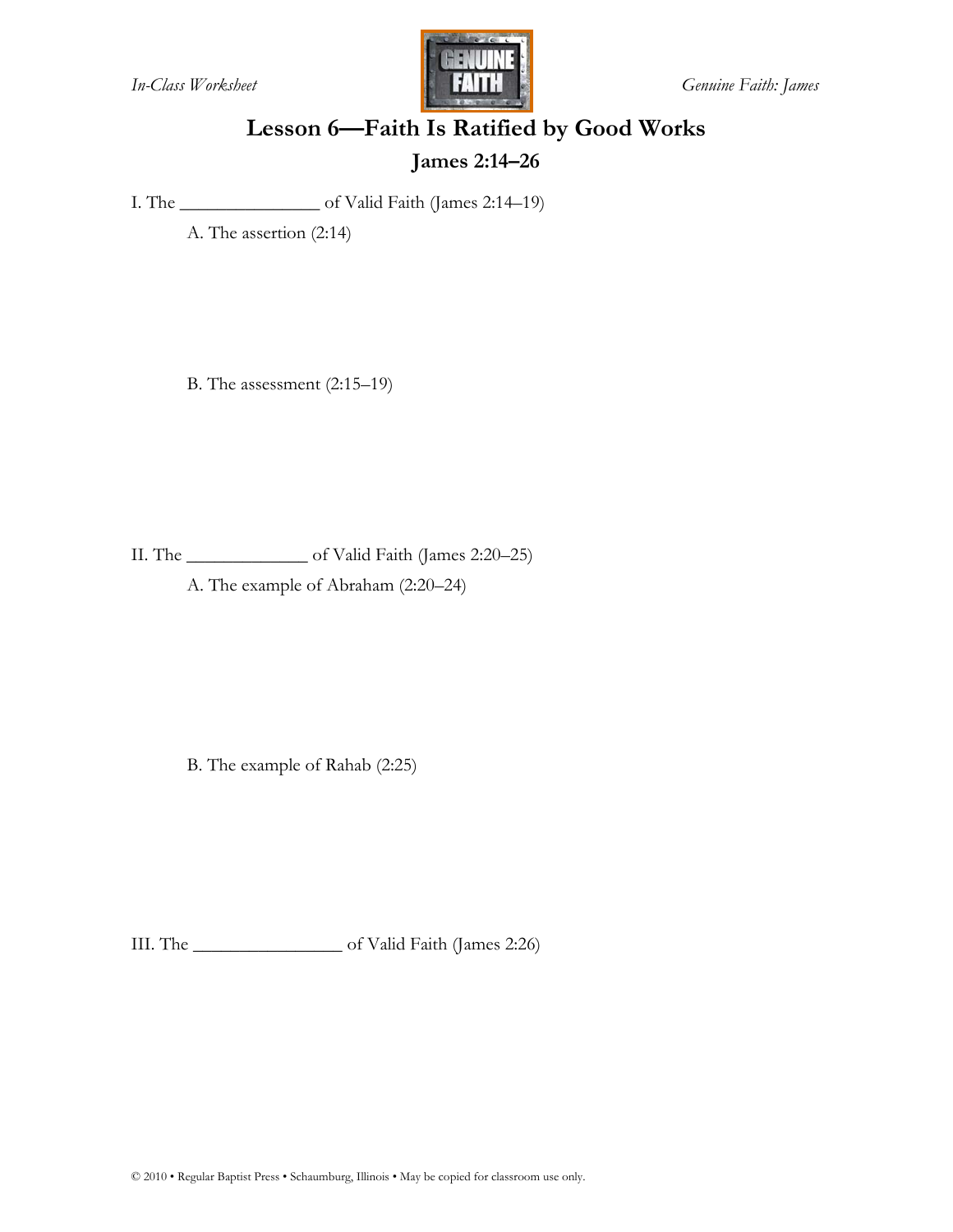

# **Lesson 7—Faith Is Restrictive of the Tongue**

#### **James 3:1–12**

I. The Tongue as an Instrument of \_\_\_\_\_\_\_\_\_\_\_\_\_\_\_\_ (James 3:1, 2)

A. \_\_\_\_\_\_\_\_ teaching (3:1)

B. \_\_\_\_\_\_\_\_\_\_\_\_\_\_\_\_\_ teaching (3:2)

II. The Tongue as an Instrument of \_\_\_\_\_\_\_\_\_\_\_\_\_\_\_ (James 3:3, 4)

A. A  $\qquad \qquad$  influence (3:3)

B. A \_\_\_\_\_\_\_\_\_\_\_\_\_\_\_\_\_ influence (3:4)

III. The Tongue as an Instrument of \_\_\_\_\_\_\_\_\_\_\_ (James 3:5–8) A. The destruction of  $\_\_\_\_\$ (3:5, 6)

B. The destruction of  $\_\_\_\_\_ (3:7, 8)$ 

IV. The Tongue as an Instrument of \_\_\_\_\_\_\_\_\_\_\_\_\_\_ (James 3:9–12)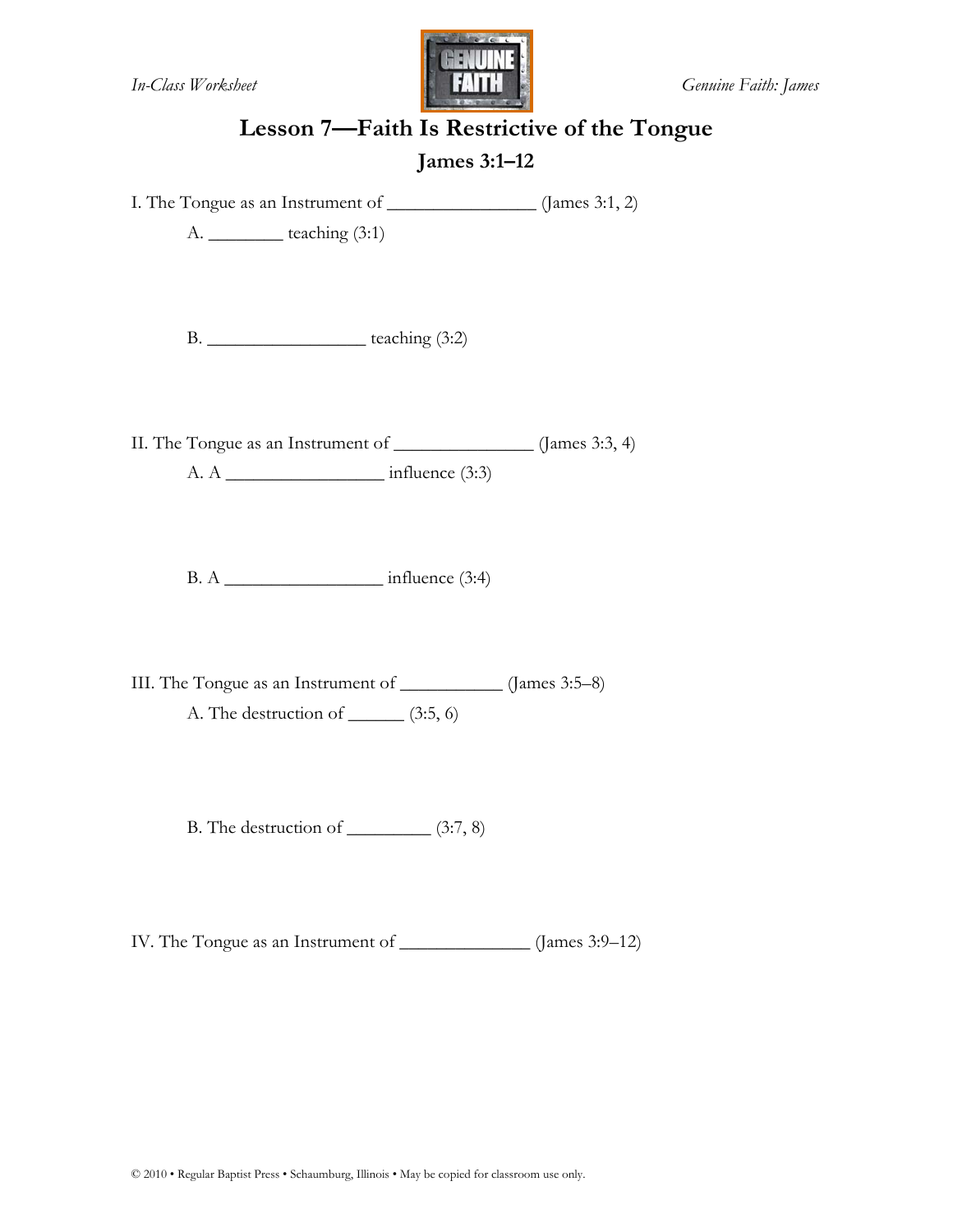

# **Lesson 8—Faith Is Righteous in Conflict James 3:13–18**

I. The \_\_\_\_\_\_\_\_\_\_\_\_\_\_\_ of Wisdom (James 3:15, 17)

A. \_\_\_\_\_\_\_\_\_\_\_\_ wisdom (James 3:15)

B. \_\_\_\_\_\_\_\_\_\_\_\_ wisdom (1 Cor. 1:17–31)

C. \_\_\_\_\_\_\_\_\_\_ wisdom (1 Cor. 2)

D. \_\_\_\_\_\_\_\_\_\_\_\_\_ wisdom (James 3:17)

II. The \_\_\_\_\_\_\_\_\_\_\_\_\_\_\_\_\_ of Wisdom (James 3:14, 16–18) A. \_\_\_\_\_\_\_\_\_\_\_\_ wisdom (James 3:14, 16)

B. \_\_\_\_\_\_\_\_\_\_\_\_ wisdom (1 Cor. 1:17–31)

C. \_\_\_\_\_\_\_\_\_\_ wisdom (1 Cor. 2)

D. \_\_\_\_\_\_\_\_\_\_\_\_\_ wisdom (James 3:17, 18)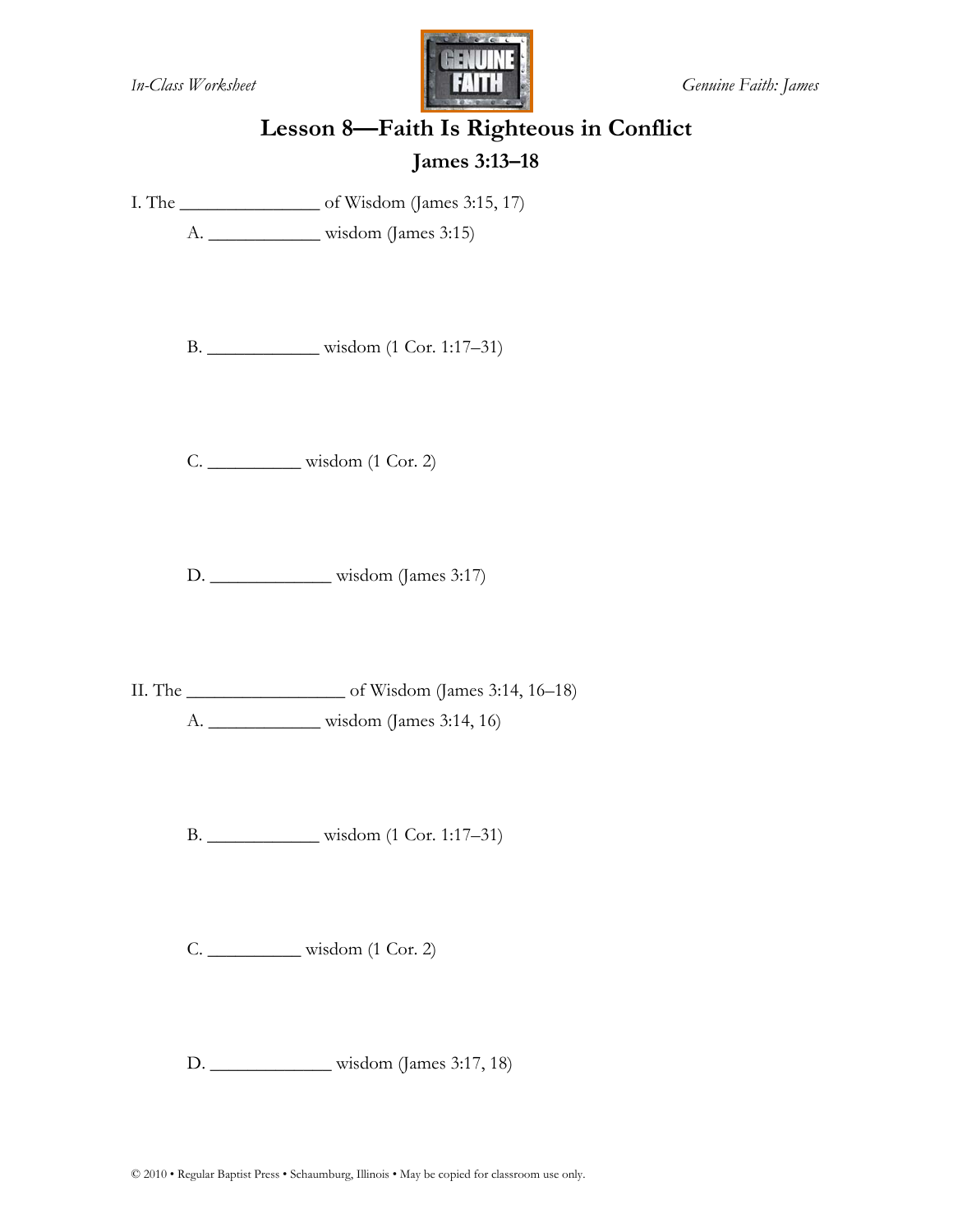

# **Lesson 9—Faith Is Ravaged by Worldliness**

#### **James 4:1–6**

I. The \_\_\_\_\_\_\_\_\_\_\_\_\_ of Their Rebellion (James 4:1–3)

A. The \_\_\_\_\_\_\_\_\_\_\_\_ struggle (4:1)

B. The \_\_\_\_\_\_\_\_\_\_\_\_\_\_\_\_\_\_\_\_ struggle (4:2)

C. The \_\_\_\_\_\_\_\_\_\_\_\_\_\_\_\_\_ prayers (4:3)

II. The \_\_\_\_\_\_\_\_\_\_\_\_\_\_\_\_ of Their Rebellion (James 4:4) A. The degree of \_\_\_\_\_\_\_\_\_\_\_\_\_\_\_\_\_\_\_\_\_

B. The definition of

III. The \_\_\_\_\_\_\_\_\_\_\_\_\_ to Their Rebellion (James 4:5, 6) A. The \_\_\_\_\_\_\_\_\_\_\_\_\_\_\_\_\_\_ of God (4:5, 6a)

B. The contract of the believer (4:6b)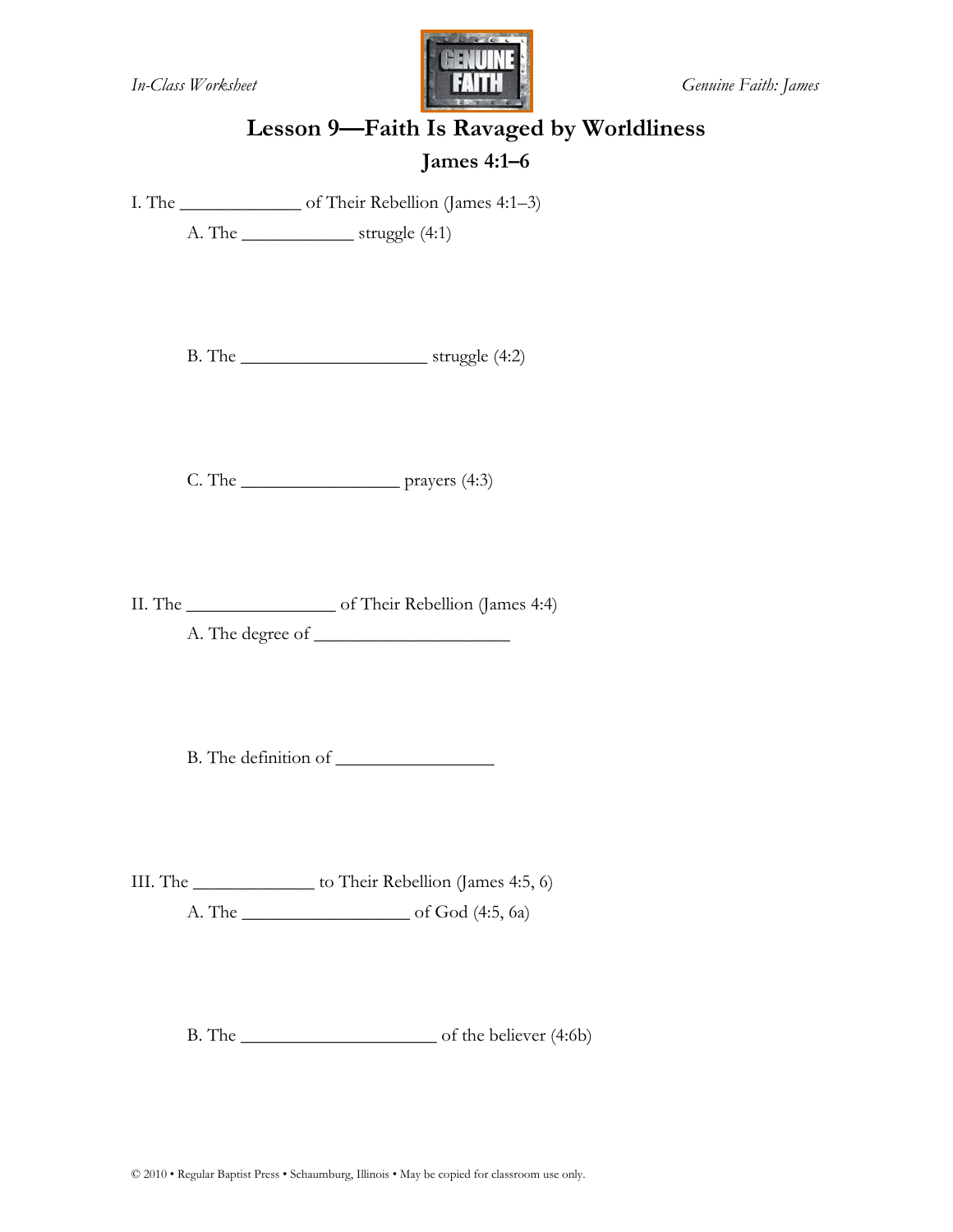

# **Lesson 10—Faith Is Rejuvenated by Submission James 4:7–10**

I. Their  $\frac{\log(4.7-10)}{\log(4.7-10)}$ 

A. A devotion expressed in \_\_\_\_\_\_\_\_\_\_\_\_\_\_ (4:7a)

B. A devotion expressed in \_\_\_\_\_\_\_\_\_\_\_\_\_\_\_\_\_ (4:8)

C. A devotion expressed in \_\_\_\_\_\_\_\_\_\_\_\_ (4:10)

II. Their  $\qquad \qquad$  from  $\qquad \qquad$  (James 4:7–10) A. Defeating the  $\qquad \qquad$  (4:7b)

B. Divorcing the  $\_\_\_\_\_$  $(4:8, 9)$ 

C. Denying the  $sin$  \_\_\_\_\_\_\_\_\_\_\_\_ (4:10)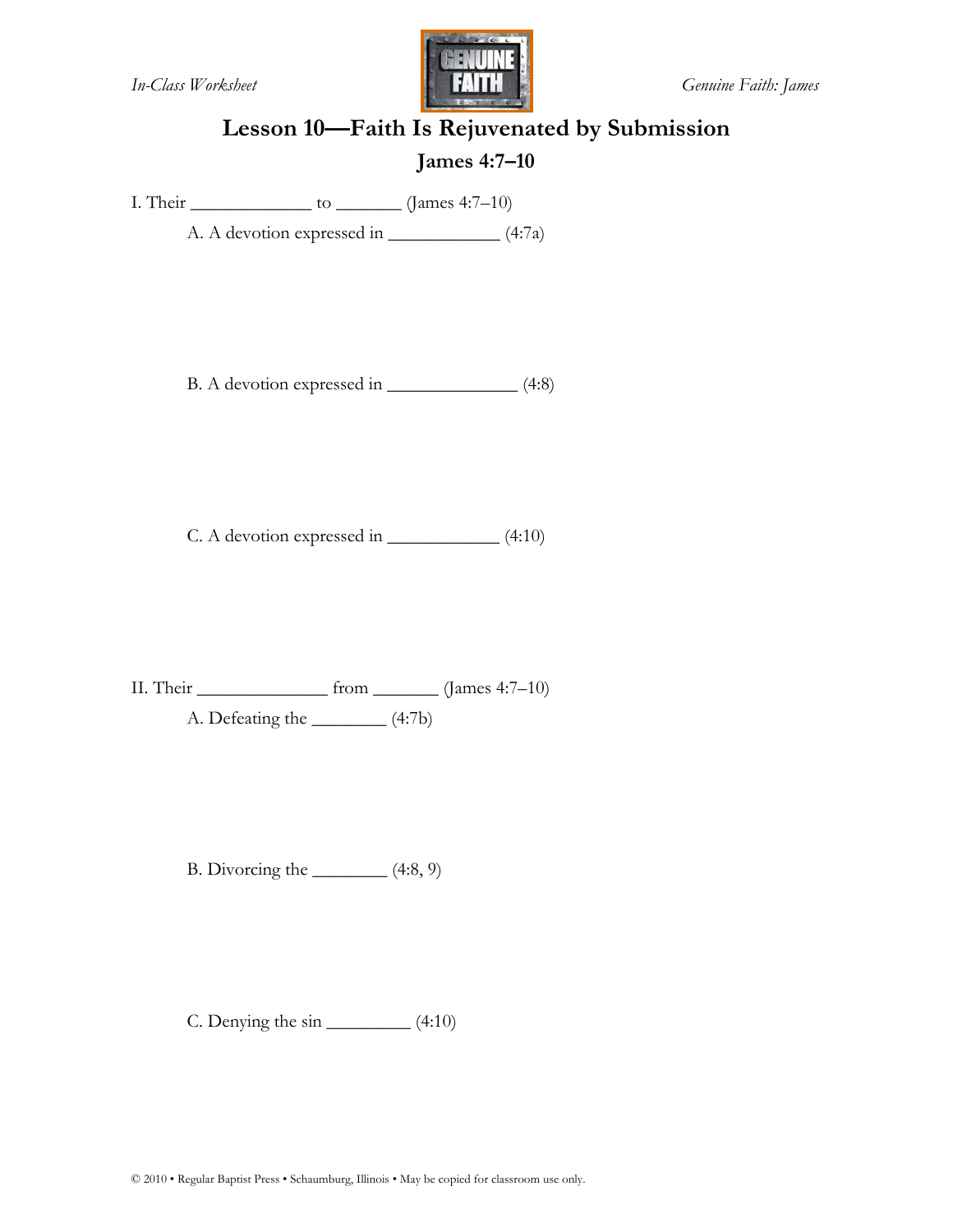

# **Lesson 11— Faith Is Receptive to God's Will James 4:13–17**

I. The \_\_\_\_\_\_\_\_\_\_\_ of Their Plans (James 4:13)

A. The determined \_\_\_\_\_\_

B. The departure \_\_\_\_\_\_

C. The designated \_\_\_\_\_\_\_\_

II. The \_\_\_\_\_\_\_\_\_\_\_\_\_ of their Plans (James 4:14, 15)

A. The priority of prayer

B. The particulars of their plans

1. The modification of the \_\_\_\_\_\_

2. The modification of the \_\_\_\_\_\_

3. The modification of the \_\_\_\_\_\_\_\_

III. The \_\_\_\_\_\_\_\_\_\_\_\_\_\_\_\_\_ for Their Plans (James 4:16, 17)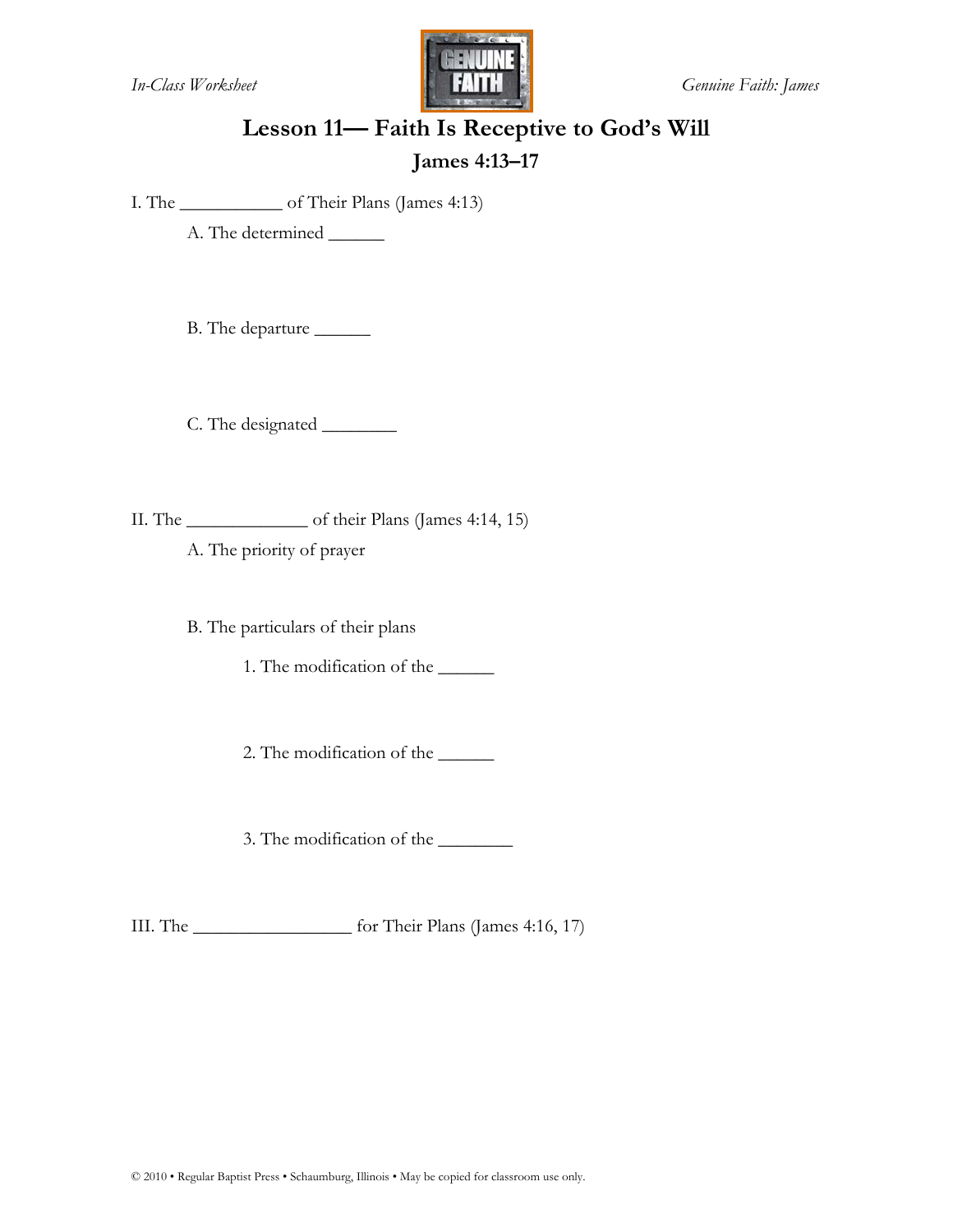

# **Lesson 12—Faith Is Reasonable toward a Brother James 4:11, 12; 5:1–12**

I. The Warning against \_\_\_\_\_\_\_\_\_\_\_\_\_ (James 4:11, 12)

A. The \_\_\_\_\_\_\_\_\_\_\_\_\_\_\_\_\_\_ of a brother (4:11)

B. The \_\_\_\_\_\_\_\_\_\_\_\_\_\_ of the law (4:12)

II. The Warning against \_\_\_\_\_\_\_\_\_\_\_\_\_\_\_ (James 5:1–12) A. The arrogance of the \_\_\_\_\_\_ (5:1–6)

B. The assurance to the  $\_\_\_\_\$  $(5:7-12)$